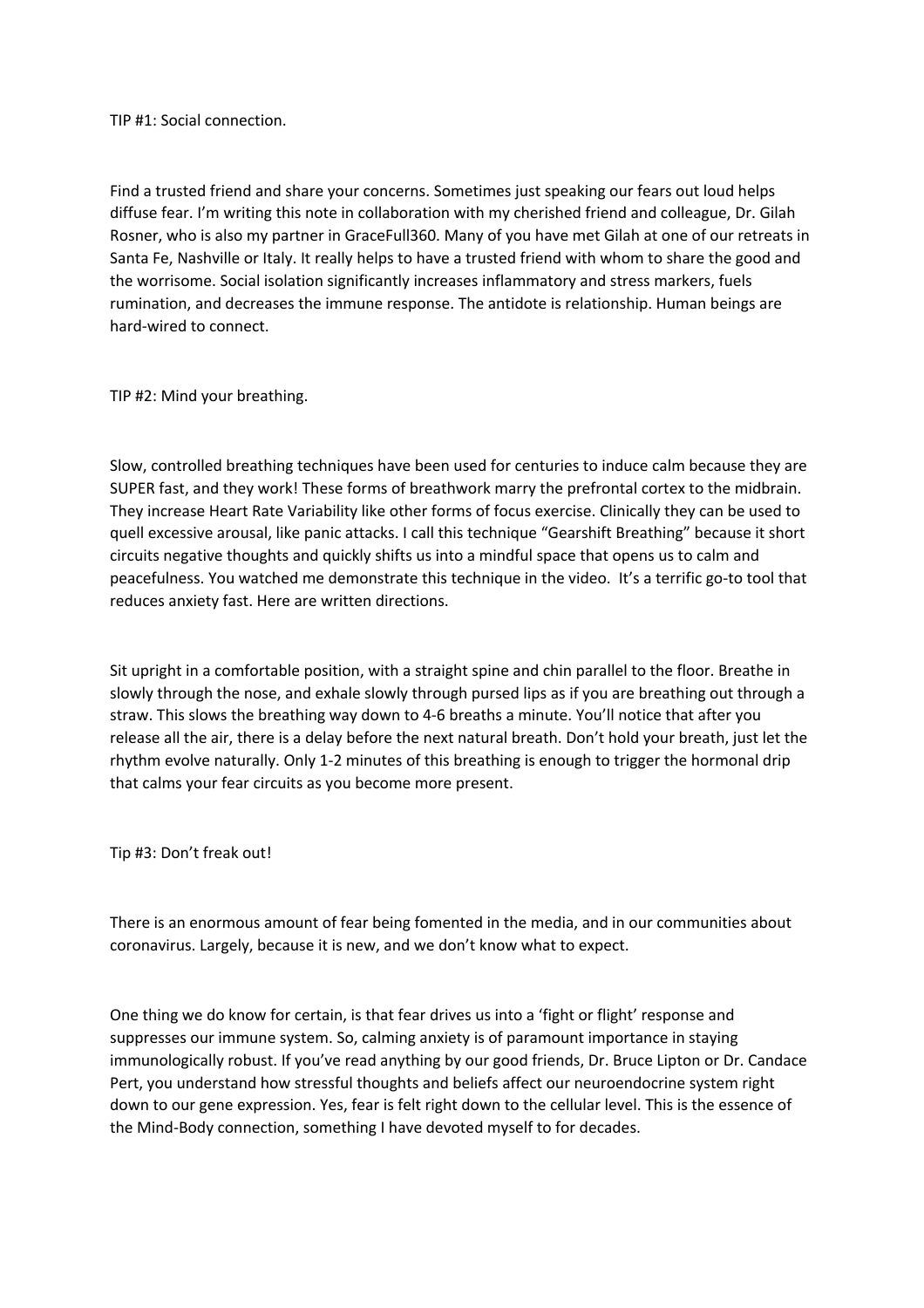Stress is largely perception. Your bodymind interprets your world and releases the chemistry that matches the world you create with your perceptions. Stressful thoughts and beliefs change the neural pathways in your brain and cause cortisol and adrenaline to overflow into your bloodstream, resulting in a cascade of cellular events that predispose your body to illness.

Unchecked fear and worry can result in the nocebo effect – i.e. a negative outcome in health that is the direct consequence of relentless worry and unrealistic negative thoughts.

TIP #4: Stick to the facts.

Get your information from reliable sources and don't let yourself get highjacked by the internet or social media. A few reliable sources that you can consult via the Internet are Dr. Anthony Fauci from the Centers for Disease Control; Dr. Sanjay Gupta of CNN; and the new Coronavirus response coordinator for the White House, Dr. Deborah Birx. The New York Times has a carefully updated daily coronavirus update, as does CNBC. You can subscribe to either or both of these.

TIP #5: Listen to the stories you tell yourself, and consciously choose a positive spin.

With the information at hand, it's just as easy to spin a powerful, healing story, rather than a story that makes you sick… or at the least, a neutral story that is realistically hopeful about what the future may bring. And, as I say in the video, you can counteract the brain's negativity bias – a survival strategy that causes us to be more affected by the bad than the good – by taking time to savor the little good things that happen every day: the song of a robin; the taste of a crisp apple; the smile of a stranger… Enjoying sensations of love, warmth and goodness in your body for 10-20 seconds actually results in the formation of new, more positive neural networks.

TIP #6: Refocus your attention on something pleasurable and relaxing.

Relax and enjoy whatever and whenever you can. Read. Talk on the phone. Do a puzzle. Knit or paint. Binge watch your favorite show. Whatever outlet gives you pleasure, go for it. This is good medicine at times when rumination threatens to take over. Even going outside and looking up at the sky expands your attentional field and calms down the worry centers of the brain.

Tip #7: Mind your lifestyle

Your mission, both in times of epidemics, and all times is to keep yourself as strong and healthy as you can be. You already know how… but let us give you some friendly reminders on how lifestyle has HUGE impact on building and maintaining immune strength.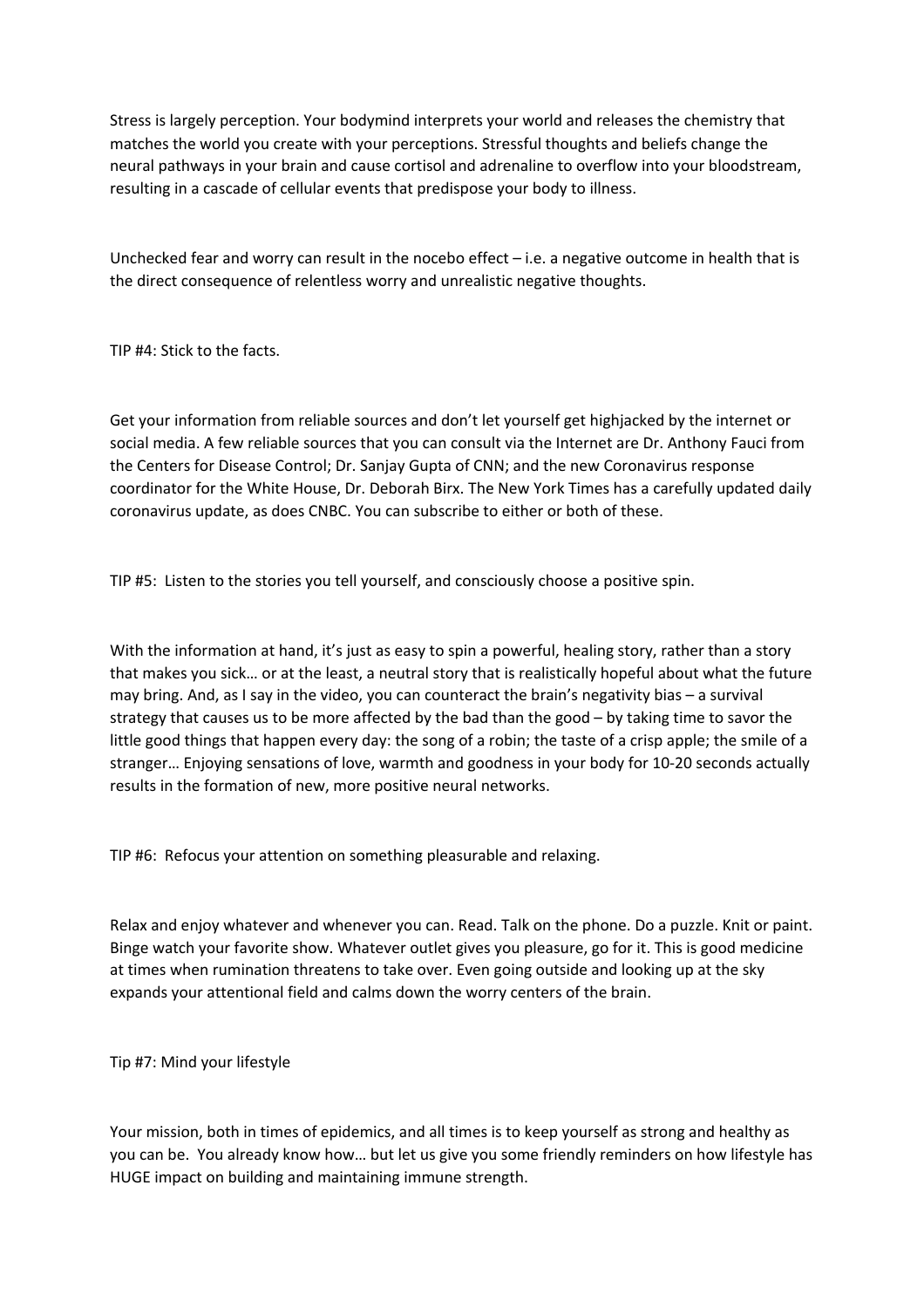Of course, you want to follow conventional advice, like frequently washing hands, especially before touching your face, staying away from crowds in enclosed spaces, and remaining at home if you do catch a cold, flu or respiratory virus.

Stay hydrated. This means not only drinking enough but getting the quenching structured water stored within fruits and vegetables.

Eat an anti-inflammatory diet. This means eating the rainbow of whole fruits and vegetables (organic is best), clean, pasteured proteins and wild fish, probiotic foods like natural sauerkraut, plain yogurt, kefir, kombucha, healthy fats like EVOO, cultured organic butter, pasteured eggs, avocados and nuts.

Ginger, garlic, onions, greens, aromatic herbs, turmeric, cinnamon, cayenne, and miso are some of the best anti-inflammatory foods. Eat some of them in generous amounts every day.

A large part of immunity begins in your gut, and this is a time to stabilize any signs of digestive distress or leaky gut. If a continuous state of low-grade inflammation and the stress signals associated with it, arise in the gut, that's less immune power to ward off infection. Take it easy on (or even eliminate) gluten, sugar, artificial sweeteners, dairy proteins (if you are sensitive), refined oils, processed foods, and overuse of NSAIDs and antibiotics. These can interfere with your healthy gut microbiome. A little red wine would be in order, but not excessive amounts. Don't kid yourself… alcohol is sugar.

Restore yourself through rest and sleep. Your body is repairing itself while you sleep. Your psyche is repairing itself while you sleep. Dr. Francis Collins, Director of the NIH, reports on recent research studies showing how sleep triggers rhythmic waves of life blood and cerebrospinal fluid "that appear to function much like a washing machine's rinse cycle", flushing the brain of toxic waste during sleep. Enough said?

Move a little. Even gentle exercise is great for your mood, helps the lymph system flush out toxins, and helps keep immunity strong. Better yet, put on some music and dance like no one is watching! Make sure to do some serious shaking. Shaking mitigates the cortisol stress response, releases tension, blockages and negativity, and as a bonus, evokes powerful feelings of bliss and joy.

Step outside and commune with nature. This powerful connection is so calming, that it is rated the #1 stress reducer in cultures around the world. As a bonus, 15-10 minutes outside boosts your vitamin D as well.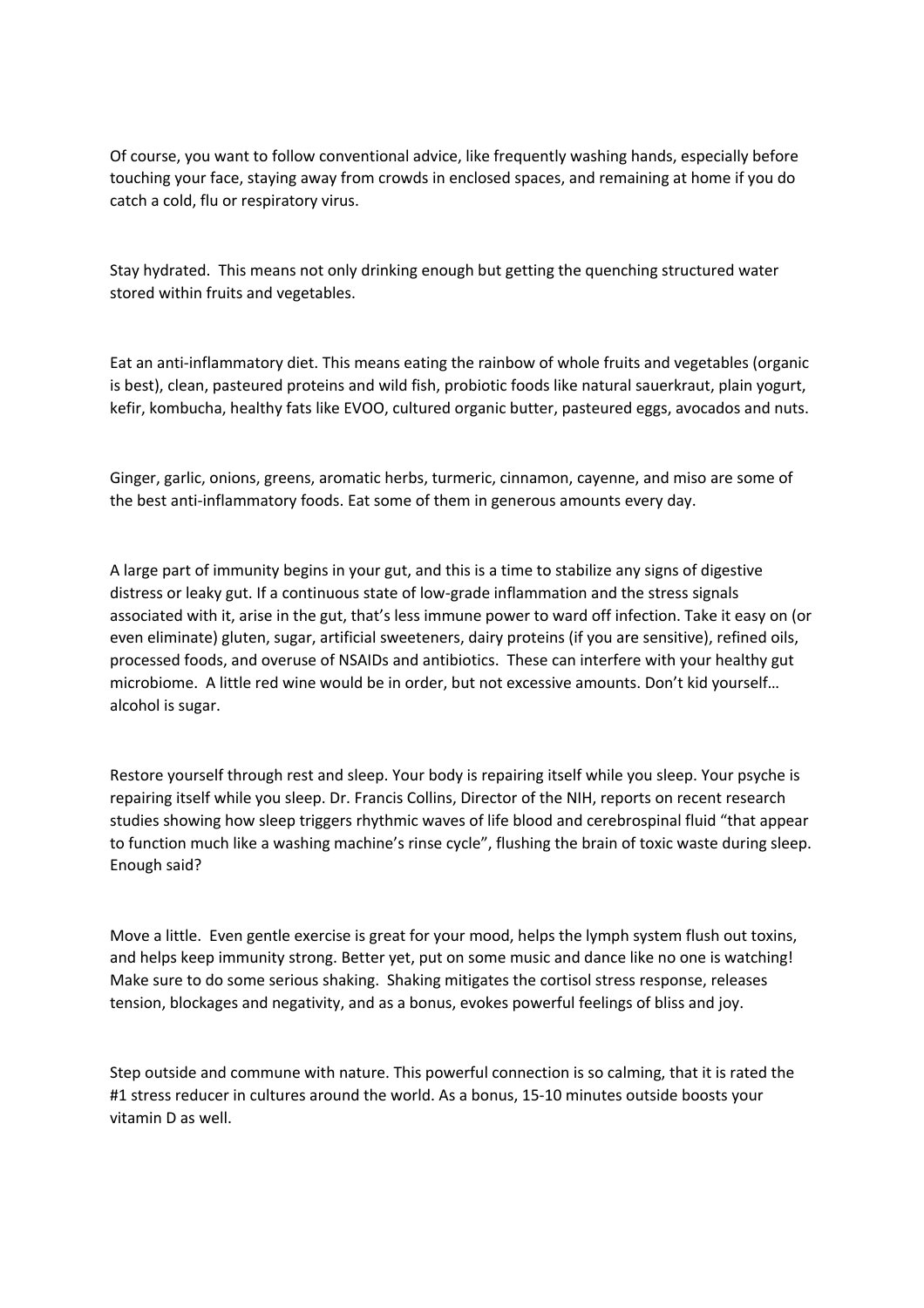Be prepared. Preparations not only help when and if they are needed, but they reduce stress beforehand. Make a plan that suits your age, lifestyle, and social connections. Stock up on food, herbal remedies, toilet paper, Kleenex. Know who you'll call, where you will go if healthcare is needed, and how you can optimize your budget in case of work loss.

Last, but surely not least, Gilah offers us some simple herbal advice. Gilah is not only a molecular geneticist and cracker jack western scientist, she is also a fully trained herbalist. In another auspicious synchronicity, the first herbal remedy that Gilah teaches us how to make in our GraceFull360 program is Four Thieves spray, anecdotally known for its use in warding off infectious diseases!

TIP # 8: Try some well-documented herbal and natural remedies. If you want to order high quality products online, we love Tonic Herb Shop. Co-owner Ashley Davis or one of her qualified staff can offer guidance on their hand-crafted products, as well as remedies from top-shelf, reputable commercial, herbal medicine companies. We especially love their Elderberry Syrup, Elderberry Chai, Immune-Building Broth Packets, and Fire Cider.

Here are a few of Gilah's favorite herbal and supplements for immune support.

Elderberry is one of the stars of herbal antivirals. Not only has it been used in traditional medicine around the world for centuries, there are excellent double-blind, placebo studies from Israel, Norway and other countries. The easiest and tastiest way to get elderberry medicine is in a syrup. It's delicious.

'Medicinal' Mushrooms are highly regarded throughout the herbal community for their immune boosting ability. Loaded with polysaccharides, antioxidants and numerous other constituents, mushrooms such as shitaki, maitake, chaga, reishi and cordyceps are available as liquid extracts or capsules. Shitaki, of course, makes a tasty addition to soups and stir-fry dishes.

Fire Cider – wow! This spicy, sweet and sour tonic is traditionally taken to fan the fires of immunity and decongest the sinuses. The vinegar is alkalinizing, and is infused with immune boosting garlic, onion, horseradish, ginger, cayenne and other healing foods.

Adaptogens are tonics, or everyday building and strengthening herbs, that bolster resistance to stress, so they keep adrenals and overall immunity strong. Revered worldwide, and often considered more food-like than herbal, adaptogens include such herbs as ashwagandha (an Ayurvedic favorite), eleuthero (formerly known as Siberian ginseng), rhodiola, and astragalus (especially good immune booster). Tulsi, the Queen of Herbs, aka Holy basil, is a delicious and gentle adaptogen and nervine (quiets the nerves). You can drink this tea every day.